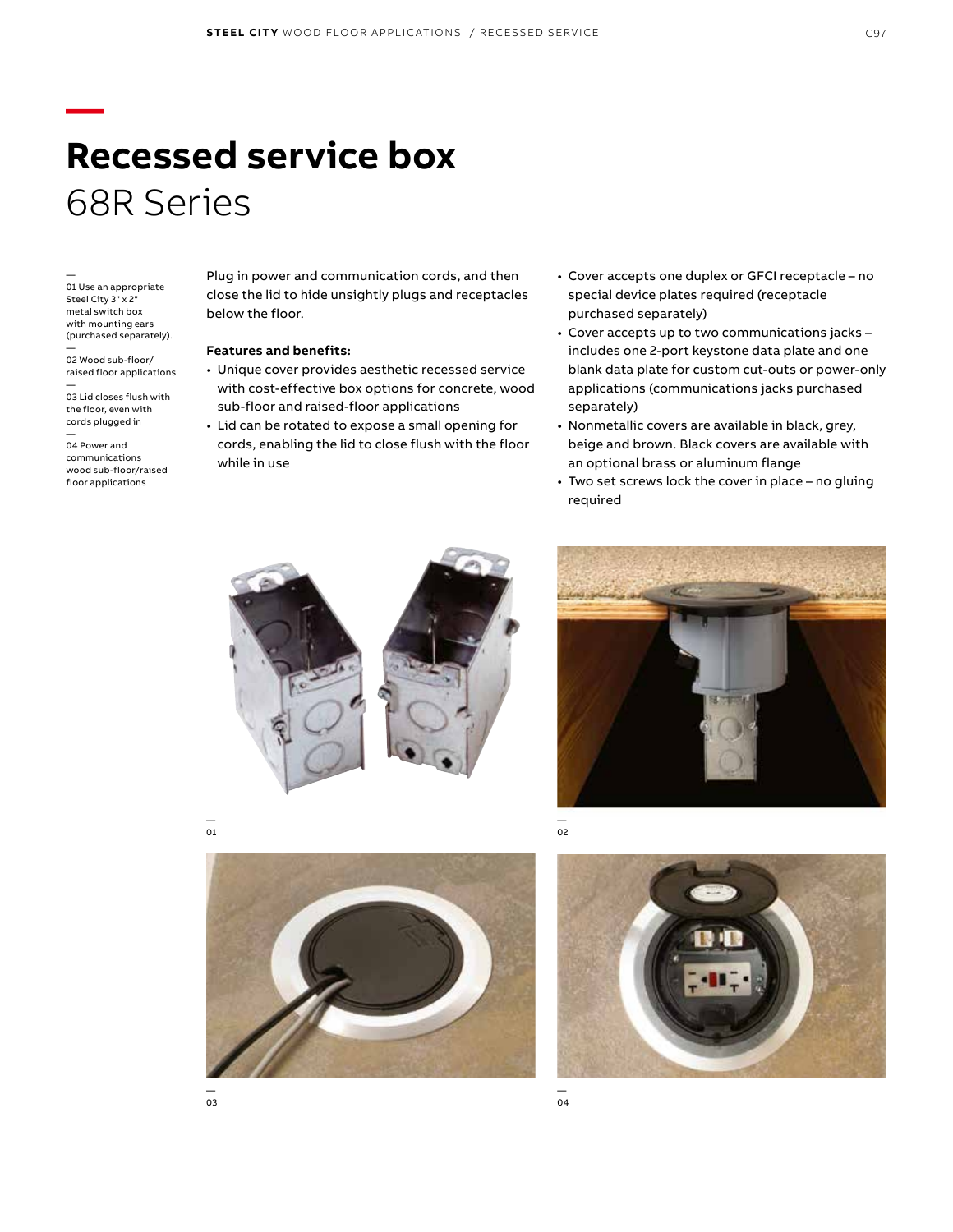# **Recessed covers**

68R Series



#### **Cover kit includes:**

- Cover assembly
- Receptacle mounting plate
- Duplex receptacle insert
- 2-port keystone data plate
- Blank data plate
- Voltage divider



Device not included. Cover is 63/4 in. dia.

| Cat. No.          | <b>Description</b>                                                                       | Std. Ctn. |
|-------------------|------------------------------------------------------------------------------------------|-----------|
| 68R-CST-BLK       | Nonmetallic recessed floor box cover kit, black                                          | 4         |
| 68R-CST-GRY       | Nonmetallic recessed floor box cover kit, grey                                           | 4         |
| 68R-CST-BGE       | Nonmetallic recessed floor box cover kit, beige                                          | 4         |
| 68R-CST-BRN       | Nonmetallic recessed floor box cover kit, brown                                          | 4         |
| 68R-CST-BRS       | Nonmetallic recessed floor box cover kit, black with brass flange                        | 4         |
| 68R-CST-ALM       | Nonmetallic recessed floor box cover kit, black with aluminum flange                     | 4         |
| <b>CXWOW P-CN</b> | $3"$ x 2" metal switch box, $31z$ " deep, for nonmetallic sheathed cable, wood subfloors | 25        |
| CY12CN            | $3"$ x 2" metal switch box, $3\frac{1}{2}$ " deep, $\frac{1}{2}$ " KOs                   | 25        |

#### **Diagrams**





**—**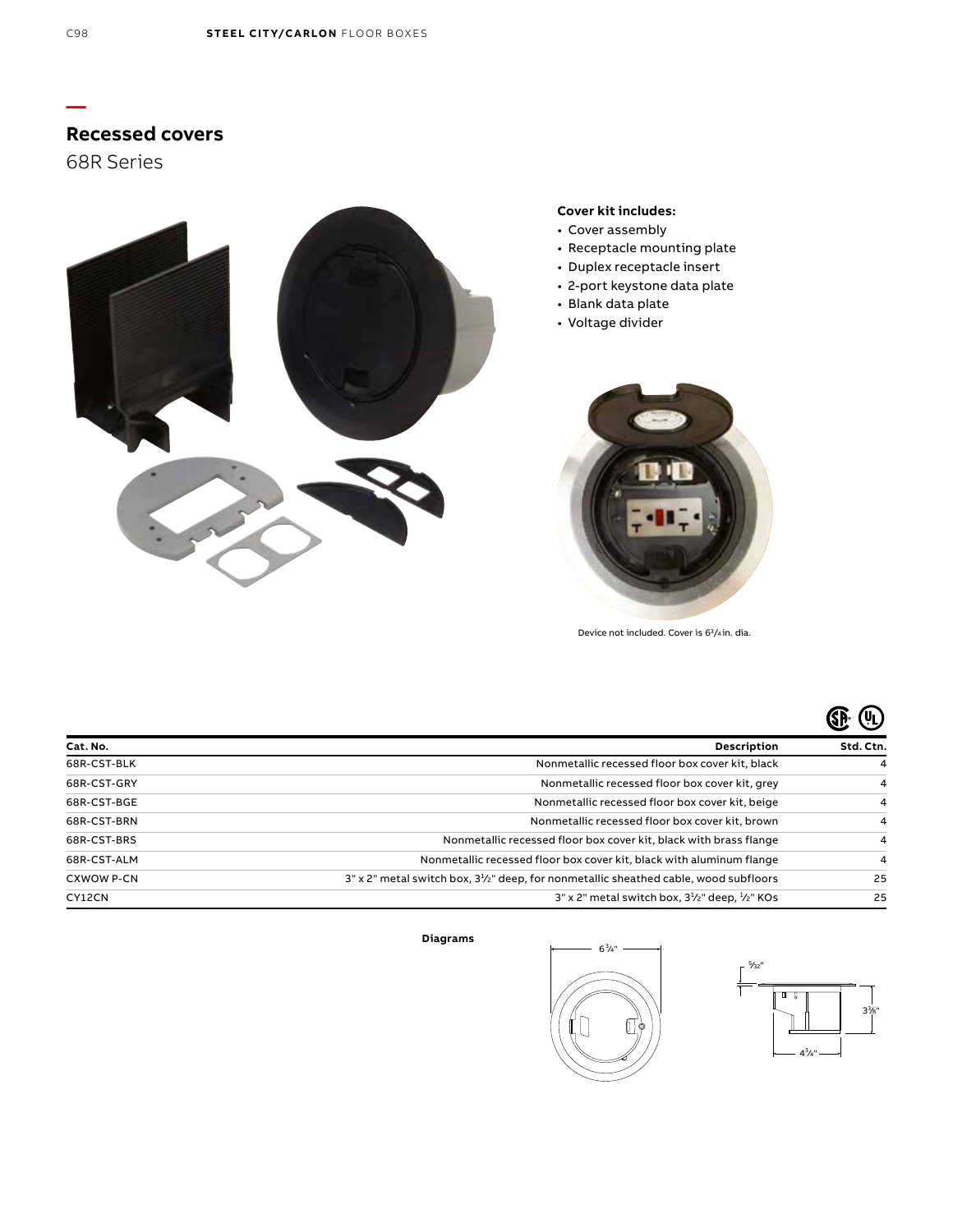# **Rectangular floor box** 1-, 2- and 3-gang

**—**

Carlon rectangular floor box systems – three-way power, data and communications plus easy double- or triple-ganging, too.

Compared to metal boxes, Carlon rectangular floor boxes cost less and install faster to save you money on every job. Three-in-one power, data and communications capability cuts installation time and cost even more, while simple two- and three-gang modularity gives you the flexibility, installation ease and cost-savings no other nonmetallic boxes can match. The covers attach without the use of fasteners, providing a professional, clean installation as well as preserving the aesthetic life of the product. Take a closer look at all that our rectangular floor box systems offer you.



#### **Features and benefits:**

- Covers require no adjusting collar two screws ensure a flush, secure installation
- Nonmetallic PVC construction, watertight gasket and corrosion-resistant hardware ensure long life and reliable performance, even in harsh and/or corrosive environments
- One consistent box depth simplifies ordering time and reduces inventory
- Saves time and money on installations with simple saw cut to floor level
- Concrete tight and suitable for any on-grade/belowgrade application; concrete or wood subfloor construction approved
- Convenient cubic inch capacity markings on inside enable easy inspection
- PVC-molded ports and reducer plugs included
- Accepts  $\frac{1}{2}$ ",  $\frac{3}{4}$ " and 1" conduit, tubing or raceway
- Rectangular sides are drillable
- Suitable for tile and carpet applications
- Cover options include solid brass, stainless steel and nonmetallic (brown, slate and caramel)
- UL ⁄ CSA scrubwater tested, approved for all types of finish flooring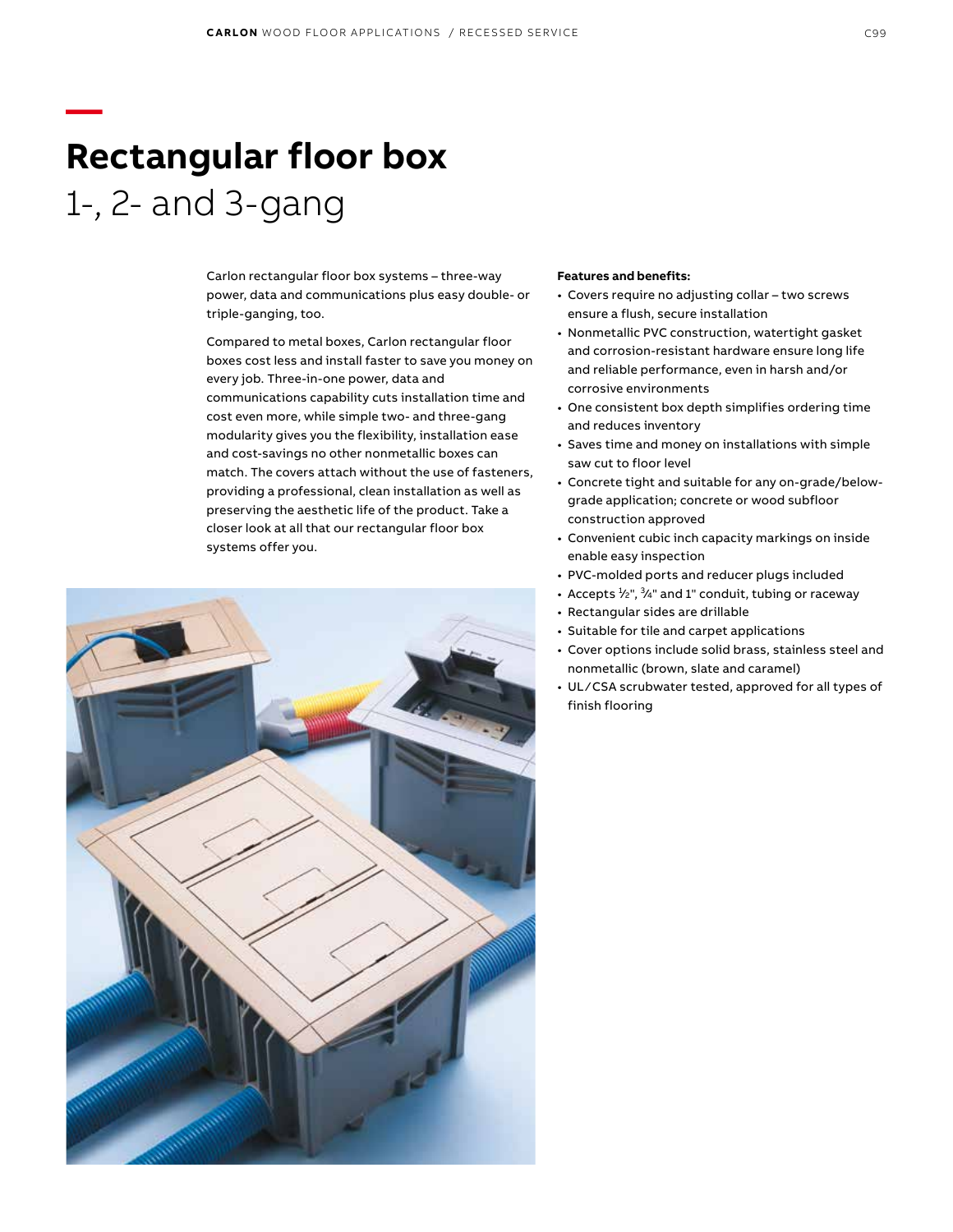## **Gangable rectangular Floor box**



#### **Features and benefits:**

With our rectangular boxes, one SKU is all you ever need. Simply remove appropriate sides and slide boxes together to create two- or three-gang boxes for unique on-the-job flexibility.

**For wood floor applications, box must be supported from below.**



6.00"

3.25"

| Cat. No. | Material   | Size   | Internal volume<br>(cu, in.) | Min. concrete depth | Hubs<br>(in.) | Reducer plugs<br>(in.)               | Std. Ctn. | Std. Wt.<br>(Ib) |
|----------|------------|--------|------------------------------|---------------------|---------------|--------------------------------------|-----------|------------------|
| E976RFB  | <b>PVC</b> | L-Gang | 97.4                         | $3^{1/2}$           | (2)1          | $(2)$ 1 x $\frac{3}{4}$              |           | 6.92             |
|          |            |        | (16.8 per inch of depth)     |                     |               | $(2) \frac{3}{4} \times \frac{1}{2}$ |           |                  |



## **Activation kit**

**—**



Activation kit provides components to accommodate all standard power, data and communications devices, plus a divider to separate power from data and communications – all in a single SKU. Device yokes can be adjusted to store excess cord in the box.

One kit per gang.



| Cat. No. | Materia                 | Std      |                                 |
|----------|-------------------------|----------|---------------------------------|
|          | erial                   | Ctn.     | <b>MAJA</b>                     |
|          | .                       | -------- | $- - - -$                       |
|          |                         |          | $\overline{\phantom{a}}$        |
| E976AK2  | <b>PVC</b>              |          | $\sim$ .4.                      |
|          | $\cdot$ $\cdot$ $\cdot$ |          | the contract of the contract of |

**—**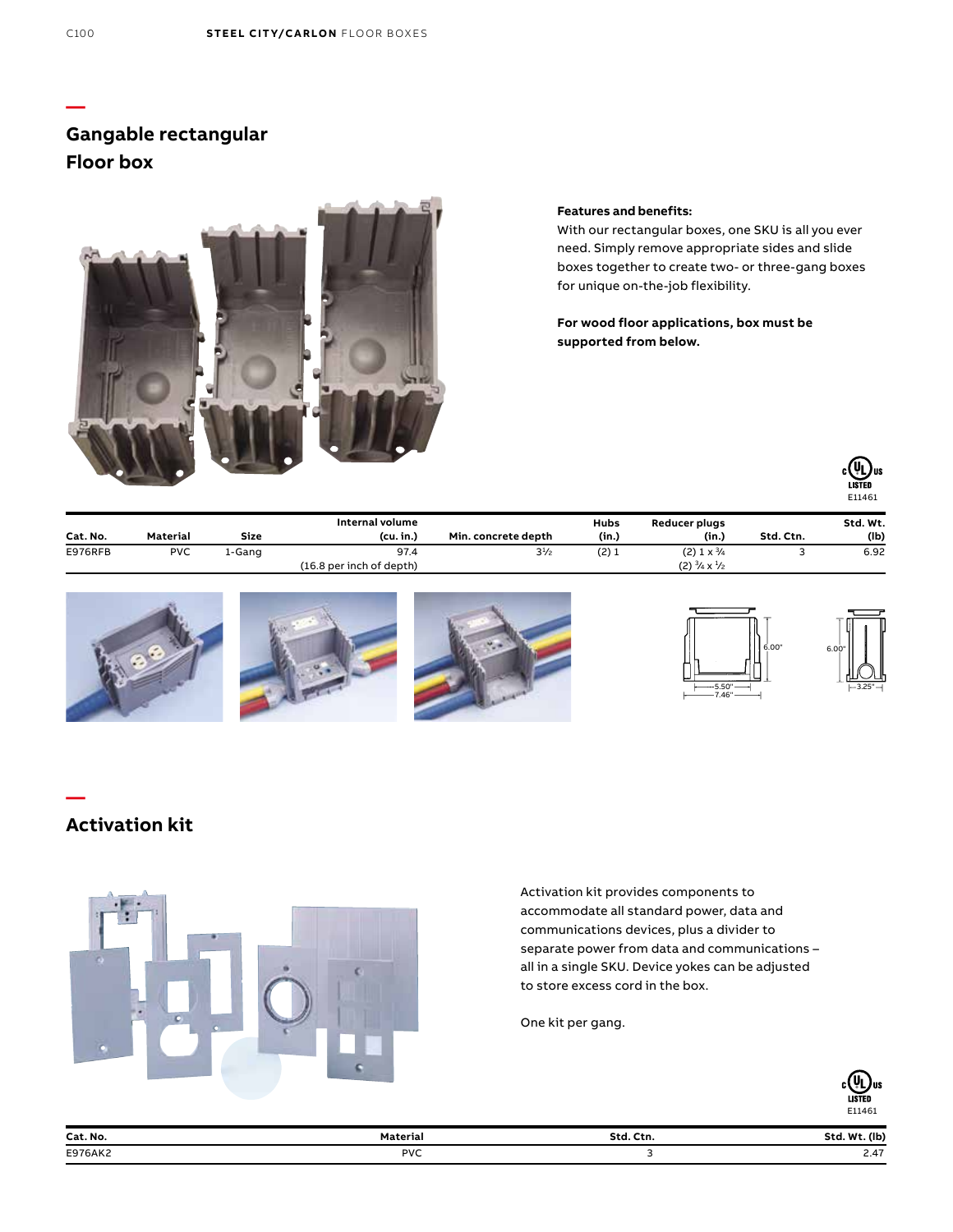## **1-, 2- and 3-gang nonmetallic**

## Floor box covers

**—**

On-the-job flexibility extends to our rectangular box covers. Each one-, two- or three-gang cover is suitable for any wiring application and can be used with any floor surface. Nonmetallic covers are even field-reversible for tile or carpet. Double door feature enables easy access to the device and helps keep stray cords organized.

Carlon rectangular floor box covers do not require a separate carpet flange. The carpet flange is part of the cover and may be removed for tile application.

### **Features and benefits:**

- High-impact resistant thermoplastic
- Field reversible for tile or carpet
- Gasketed for a watertight seal
- Double-door design
- UL/CSA scrubwater tested







|          |             |              |               | Dimensions (w x L)  |           | Std. Wt. |
|----------|-------------|--------------|---------------|---------------------|-----------|----------|
| Cat. No. | <b>Size</b> | Color        | Carpet flange | (in.)               | Std. Ctn. | (lb)     |
| E9761B   | One-Gang    | <b>Brown</b> | Included      | $7.13 \times 5.00$  | 3         | 1.7      |
| E9762B   | Two-Gang    | <b>Brown</b> | Included      | $7.13 \times 8.25$  | 9         | 8.5      |
| E9763B   | Three-Gang  | <b>Brown</b> | Included      | $7.13 \times 11.50$ | 6         | 7.5      |
| E9761C   | One-Gang    | Caramel      | Included      | $7.13 \times 5.00$  | 3         | 1.7      |
| E9762C   | Two-Gang    | Caramel      | Included      | $7.13 \times 8.25$  | 9         | 8.5      |
| E9763C   | Three-Gang  | Caramel      | Included      | $7.13 \times 11.50$ | 6         | 7.5      |
| E9761S   | One-Gang    | Slate        | Included      | $7.13 \times 5.00$  | 3         | 1.7      |
| E9762S   | Two-Gang    | Slate        | Included      | $7.13 \times 8.25$  | 9         | 8.5      |
| E9763S   | Three-Gang  | Slate        | Included      | $7.13 \times 11.50$ | 6         | 7.5      |

**Diagrams**